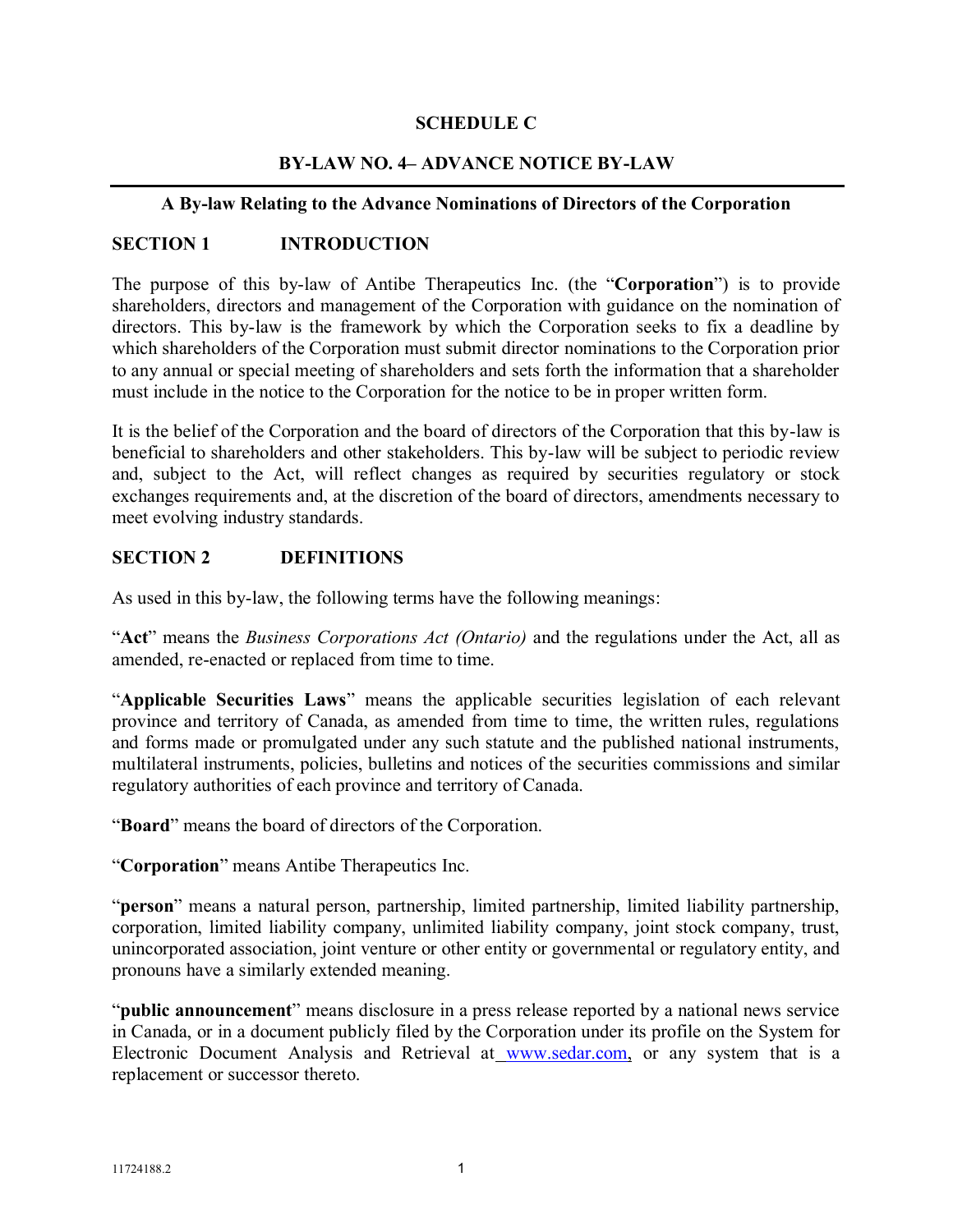Terms used in this by-law that are defined in the Act have the meanings given to such terms in the Act.

# **SECTION 3 NOMINATION PROCEDURES**

Subject only to the Act, Applicable Securities Laws and the articles of the Corporation, only persons who are nominated in accordance with the procedures set out in this by-law shall be eligible for election as directors of the Corporation. Nominations of persons for election to the Board may be made at any annual meeting of shareholders, or at a special meeting of shareholders if the election of directors is a matter specified in the notice of meeting:

a) by or at the direction of the Board, including pursuant to a notice of meeting;

b) by or at the direction or request of one or more shareholders pursuant to a proposal made in accordance with the provisions of the Act, or a requisition of a shareholders meeting by one or more of the shareholders made in accordance with the provisions of the Act; or

c) by any person (a "**Nominating Shareholder**") who:

(i) at the close of business on the date of the giving of the notice provided for below in this by-law and on the record date for notice of such meeting, is entered in the securities register of the Corporation as a holder of one or more shares carrying the right to vote at such meeting or who beneficially owns shares that are entitled to be voted at such meeting and provides evidence of such beneficial ownership to the Corporation; and

(ii) complies with the notice procedures set forth below in this by-law.

#### **SECTION 4 NOMINATIONS FOR ELECTION**

For the avoidance of doubt, the procedures set forth in this by-law shall be the exclusive means for any person to bring nominations for election to the Board before any annual or special meeting of shareholders of the Corporation.

#### **SECTION 5 TIMELY NOTICE**

In addition to any other applicable requirements, for a nomination to be made by a Nominating Shareholder, the Nominating Shareholder must have given timely notice thereof in proper written form to the corporate secretary of the Corporation in accordance with this by-law.

## **SECTION 6 MANNER OF TIMELY NOTICE**

To be timely, a Nominating Shareholder's notice to the corporate secretary of the Corporation must be made:

a) in the case of an annual meeting of shareholders (including an annual and special meeting), not less than thirty (30) days prior to the date of the meeting, provided,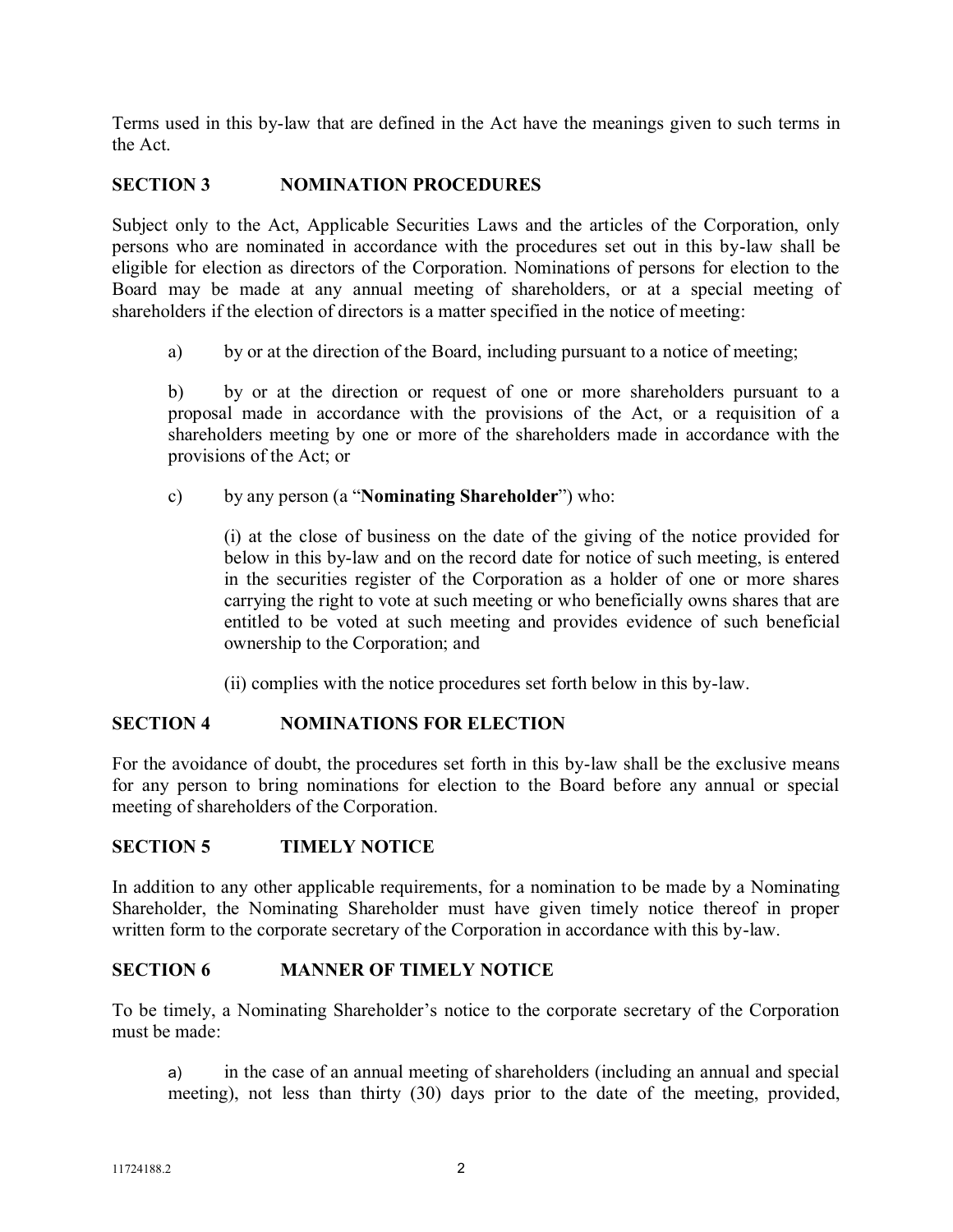however, that in the event that the meeting is to be held on a date that is less than fifty (50) days after the date (the "**Notice Date**") on which the first public announcement of the date of the meeting was made, notice by the Nominating Shareholder shall be made not later than the close of business on the tenth  $(10<sup>th</sup>)$  day following the Notice Date; and

b) in the case of a special meeting (which is not also an annual meeting) of shareholders called for the purpose of electing directors (whether or not also called for other purposes), not later than the close of business on the fifteenth  $(15<sup>th</sup>)$  day following the day on which the first public announcement of the date of the meeting was made.

## **SECTION 7 PROPER FORM OF NOTICE**

To be in proper written form, a Nominating Shareholder's notice to the corporate secretary of the Corporation must be in writing and must set forth or be accompanied by, as applicable:

a) as to each person whom the Nominating Shareholder proposes to nominate for election as a director (each a "**Proposed Nominee**"):

(i) the name, age, and province or state, and country of residence of the Proposed Nominee;

(ii) the principal occupation, business or employment of the Proposed Nominee, both present and for the five years preceding the notice;

(iii) whether the Proposed Nominee is a resident Canadian within the meaning of the Act;

(iv) the number of securities of each class of voting securities of the Corporation or any of its subsidiaries beneficially owned, or controlled or directed, directly or indirectly, by the Proposed Nominee, as of the record date for the meeting of shareholders (if such date shall then have been made publicly available and shall have occurred) and as of the date of such notice;

(v) a description of any relationship, agreement, arrangement or understanding (including financial, compensatory or indemnity related or otherwise) between the Nominating Shareholder and the Proposed Nominee, or any Affiliates or Associates of, or any person or entity acting jointly or in concert with the Nominating Shareholder or the Proposed Nominee, in connection with the Proposed Nominee's nomination and election as director;

(vi) whether the Proposed Nominee is party to any existing or proposed relationship, agreement, arrangement or understanding with any competitor of the Corporation or its Affiliates or any other third party which may give rise to a real or perceived conflict of interest between the interests of the Corporation and the interests of the Proposed Nominee; and

(vii) any other information relating to the Proposed Nominee that would be required to be disclosed in a dissident's proxy circular or other filings required to be made in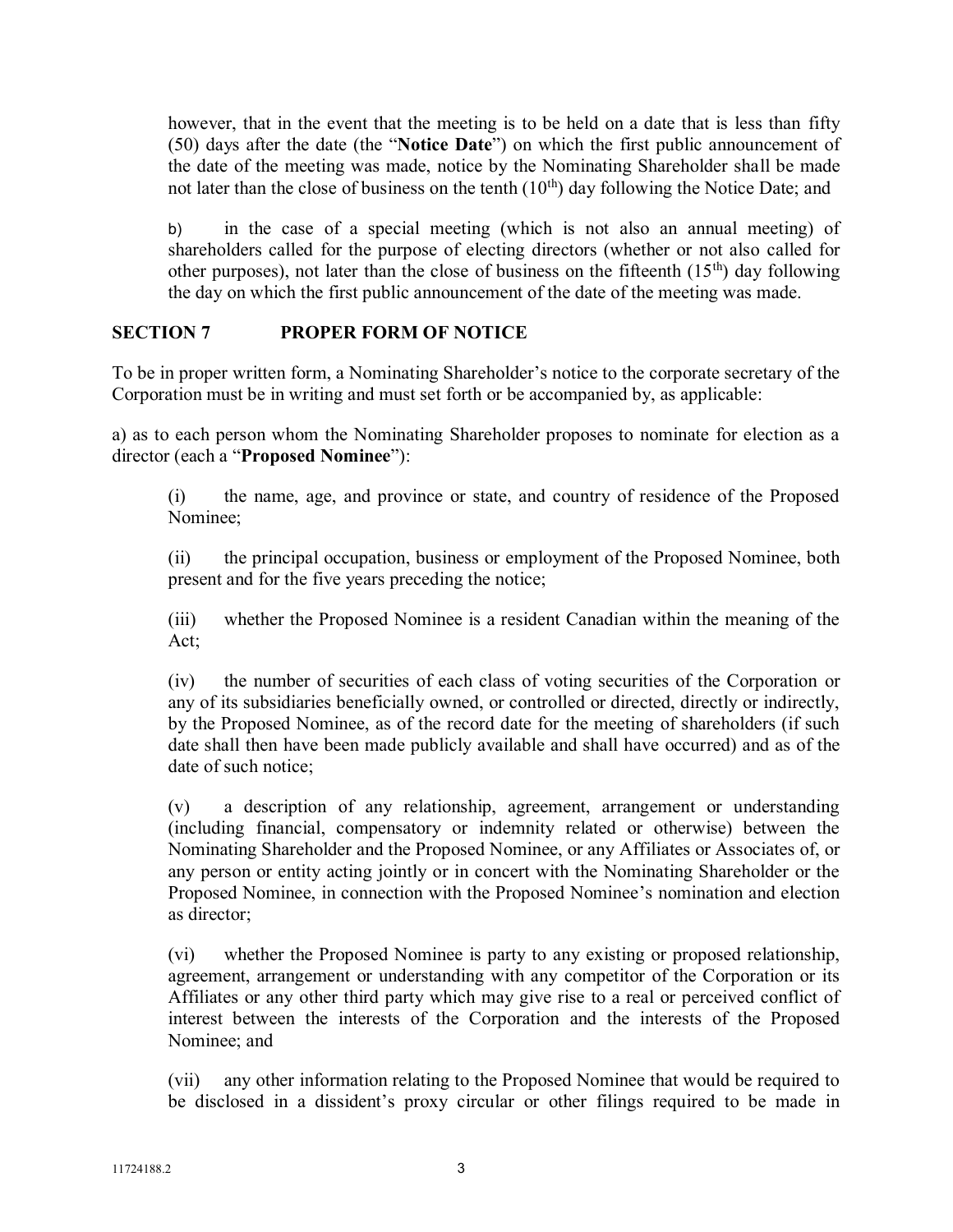connection with the solicitation of proxies for election of directors pursuant to the Act or any Applicable Securities Laws;

b) as to each Nominating Shareholder:

(i) the name, business and, if applicable, residential address of such Nominating Shareholder;

(ii) the number of securities of each class of voting securities of the Corporation or any of its subsidiaries beneficially owned, or controlled or directed, directly or indirectly, by such Nominating Shareholder or any other person with whom such Nominating Shareholder is acting jointly or in concert with respect to the Corporation or any of its securities, as of the record date for the meeting (if such date shall then have been made publicly available and shall have occurred) and as of the date of such notice;

(iii) the interests in, or rights or obligations associated with, any agreement, arrangement or understanding, the purpose or effect of which may be to alter, directly or indirectly, such Nominating Shareholder's economic interest in a security of the Corporation or such Nominating Shareholder's economic exposure to the Corporation;

(iv) full particulars regarding any proxy, contract, arrangement, agreement, understanding or relationship pursuant to which such Nominating Shareholder, or any of its Affiliates or Associates, has any interests, rights or obligations relating to the voting of any securities of the Corporation or the nomination of directors to the Board; and

(v) any other information relating to such Nominating Shareholder that would be required to be disclosed in a dissident's proxy circular or other filings required to be made in connection with solicitations of proxies for election of directors pursuant to the Act or any Applicable Securities Laws.

Reference to "**Nominating Shareholder**" in this Section 7 shall be deemed to refer to each shareholder that nominates or seeks to nominate a person for election as director in the case of a nomination proposal where more than one shareholder is involved in making the nomination proposal.

# **SECTION 8 NOTICE TO BE UPDATED**

To be considered timely and in proper form, a Nominating Shareholder's notice shall be promptly updated and supplemented if necessary, so that the information provided or required to be provided in such notice shall be true and correct as of the record date for the meeting.

# **SECTION 9 POWER OF THE CHAIR**

The chair of the meeting shall have the power and duty to determine whether a nomination was made in accordance with the procedures set forth in this by-law and, if any proposed nomination is not in compliance with this by-law, to declare that such defective nomination shall be disregarded.